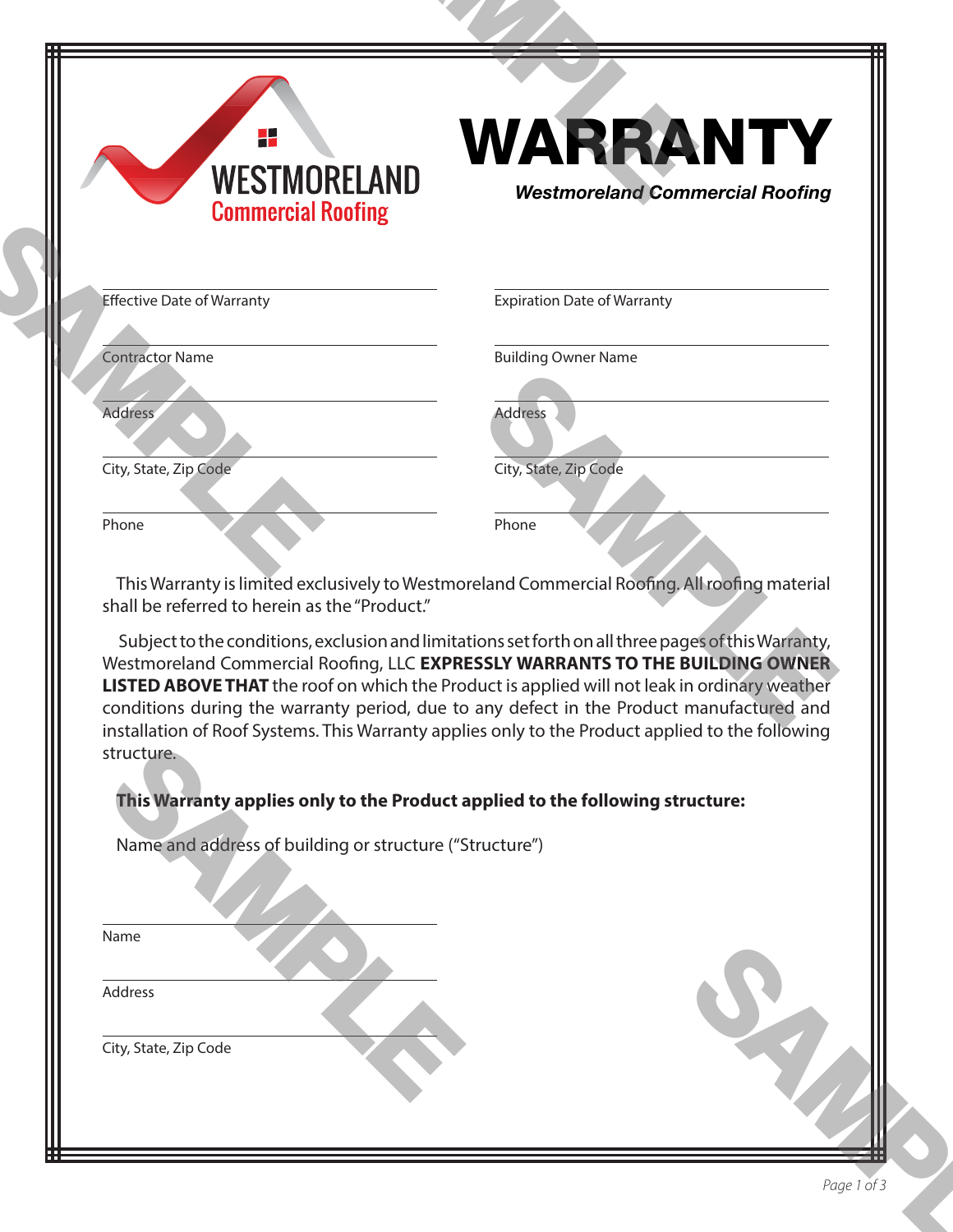The Product which is the subject of this Warranty consists of the following: duct which is the subject of this Warranty consis



## **CONDITIONS OF COVERAGE**

A. **Right to Inspect.** Westmoreland Commercial Roofing, LLC shall have the right during the period of this limited Warranty to inspect the Product as applied and the roof on which the Product is applied, and in the event of any defect covered by this Warranty, to repair and correct the same. In the event Building Owner refuses to allow such inspection or repair, this Warranty shall become immediately null and void and of no further effect.

 B. **Notice of Claim.** Any claim hereunder shall be deemed waived unless Building Owner has given written notice thereof to Contractor, within 30 days following the discovery of circumstances giving rise to a claim.

 C. **Unauthorized Repairs, Alterations or Use.** If Building owner shall, without prior written consent of Westmoreland Commercial Roofing, LLC, make or permit repairs, alterations or additions to the roof which affect the Product, or change the use, function or purpose of the Structure, this Warranty shall become immediately null and void and of no further effect upon the date of commencement of any such unauthorized repairs, alterations or additions or change of use, function or purpose. Westmoreland Commercial Roofing, LLC will respond promptly and reasonably to any written request for consent of repairs, alterations or additions. Any repairs, alterations, or additions will either need to be contracted by Westmoreland Commercial Roofing or will need to be approved by Westmoreland Commercial Roofing. If work to any part of the building or roof (including but not limited to installation of AC units or any other work that may affect the roof or roof curbing will need to be approved and inspected by Westmoreland Commercial Roofing and may be subject to repair or inspection fees. deemed waived unless Building Owner has giver<br>collowing the discovery of circumstances giving rise<br>Building owner shall, without prior written consent<br>permit repairs, alterations or additions to the root<br>on or purpose of t A. **Right to Inspect.** Westmothis limited Warranty to inspect<br>in the event of any defect cover<br>Owner refuses to allow such in:<br>and of no further effect.<br>B. **Notice of Claim.** Any claim<br>written notice thereof to Contra<br>to a

D. **Payment of Contract Price.** Failure of Building Owner to pay when due the full contract price for purchase and application of the Product shall immediately render this Warranty null and void and of no further effect.

E. **Notice of Excluded Damage.** Building Owner agrees to give written notice to Westmoreland Commercial Roofing, LLC within 30 days following the discovery of defect in the Product as applied to the roof, not covered under the Warranty. After receiving such notice, Westmoreland Commercial Roofing, LLC reserves the right to inspect the roof, and require any repairs it deems necessary in order to protect the Product as applied to the roof. Roofing repairs not covered by this Warranty shall be completed within 60 days of notification by Westmoreland Commercial Roofing, LLC of the required repairs. In order for the Warranty to remain in force, the Building Owner shall make these repairs. If the Building Owner fails or refuses to make the needed repairs or provide notification to Westmoreland Commercial Roofing, LLC, the Warranty is null and void and of no further effect as of the expiration of the 60—day designated period. further effect.<br> **E. Notice of Excluded Damage.** Building Owr<br>
Commercial Roofing, LLC within 30 days following<br>
to the roof, not covered under the Warranty. Afte<br>
Roofing, LLC reserves the right to inspect the roof, Ro<br>
c

F. **Edge to Edge Warranty.** Warranty only covers existing roof done by Westmoreland Commercial Roofing. Existing ridge vents, skylights, parapet walls, interior and/or exterior gutters, outside walls or anything else not included in initial scope of work is excluded from this warranty.

G. **The above Warranty is a Transferable Warranty.** Provided the building is in good standing and has no previous Warranty claims. EP Roofing & Foam Systems, LLC must be notified 30 days prior to transfer. A\$200.00 transfer fee will be billed. as of the expiration of<br>
moreland Commercial<br>
itters, outside walls or<br>
in good standing and<br>
tified 30 days prior to